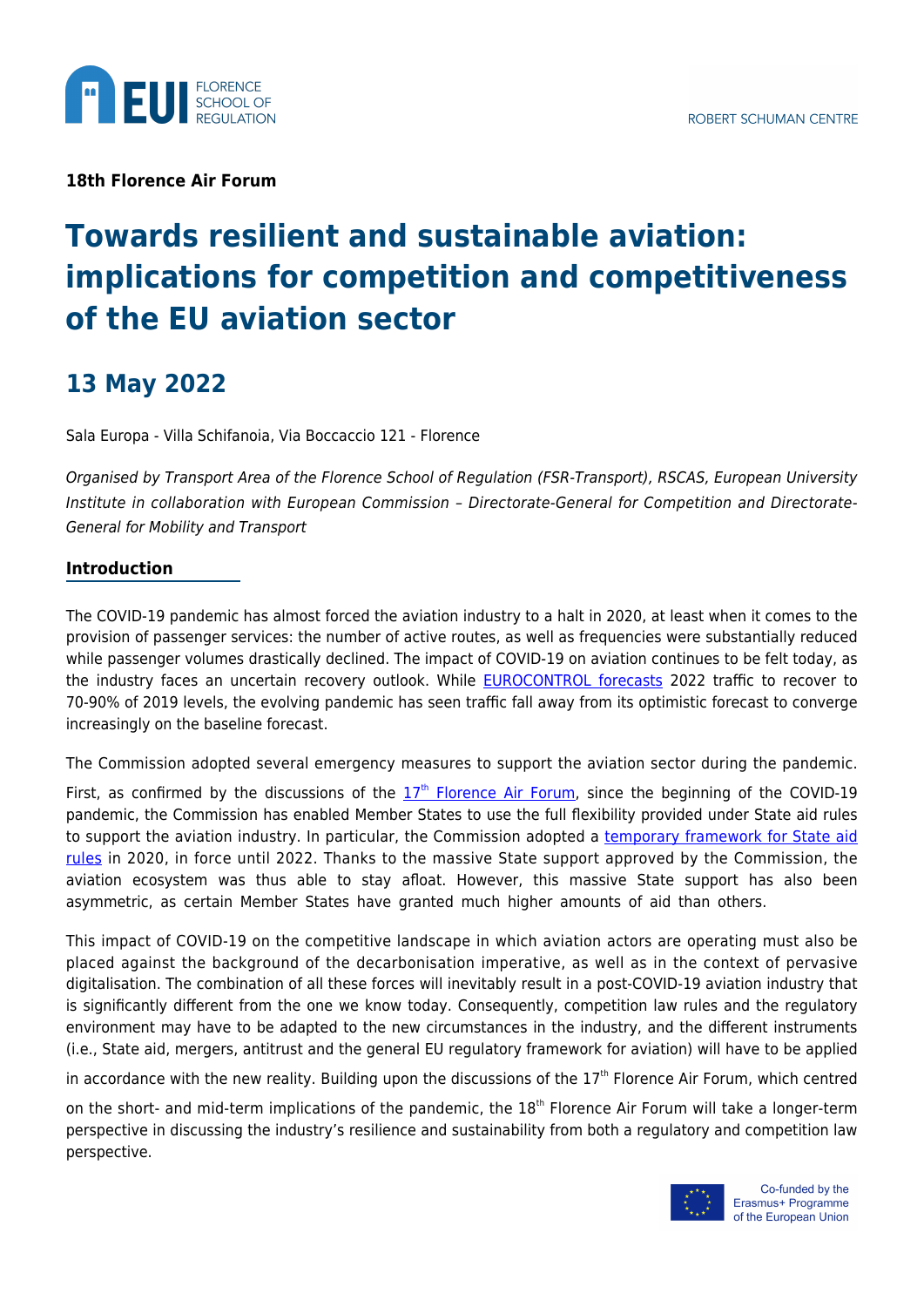The Forum will be kick-started by a presentation of the main findings of the study commissioned by the Commission to assess the structural changes in the aviation market, including those pertaining to connectivity, pricing, competitiveness, as well as the changes to business models and travel demand, among others. Stakeholders will have the opportunity to react to the freshly presented findings while debating the questions: What are the structural changes in the market? What has been the impact of the COVID-19 outbreak on operators' financial status and resilience? How long would it take them to recover? The Forum will also investigate how the pandemic has affected the provision of connectivity (e.g., more destinations but less frequency), ticket prices, travel habits and inter-modality, but also the implications on the competitive structure of different airlines, as well as on the relationships between airlines and airports. The findings of this analytical session will then inform the discussions in the subsequent sessions.

The second session will aim to draw lessons from the crisis. It will be dedicated to the various emergency measures adopted by the Commission including legislative (e.g., Airport Slots, Air Services Regulation, Ground Handling Directive) but also other non-legislative measures (e.g., Guidelines on State aid and emergency Public Service Obligations, Temporary Framework for State aid rules). In the context of State aid support, the Forum will discuss the effectiveness of the flexible rules introduced by the Commission, the limitations of existing State aid instruments, and not least, the issue of aid disparities (i.e., airlines vs. airports, and legacy carriers vs. low cost carriers). Participants will discuss the main challenges identified, including possible ways to address them in any next crisis, be it within the competition law or regulatory framework.

In a third session, the Forum will discuss possible ways of improving the resilience of the aviation sector, so as to reduce the amount of State support needed for airlines and airports during the next crisis, whatever shape it may take. For example, what could be the prudential and capital requirements for both airlines and airports to this end? How can the rules on slots, airport charges or ground-handling be improved to ensure that they are crisis-proof?

Last but not least, this Forum will tackle the timely topic of the aviation sector's decarbonisation against the backdrop of the [Fit for 55 Package.](https://www.consilium.europa.eu/en/policies/green-deal/eu-plan-for-a-green-transition/) How to strike the right balance between advancing EU greening objectives and securing the competitiveness of EU airlines and airports? What is the role of regulation and/or State aid? How can we render airport acquis greener? Where can the financing come from? What role is there for multimodality (e.g., short haul bans, shift to rail, combination of air and rail)?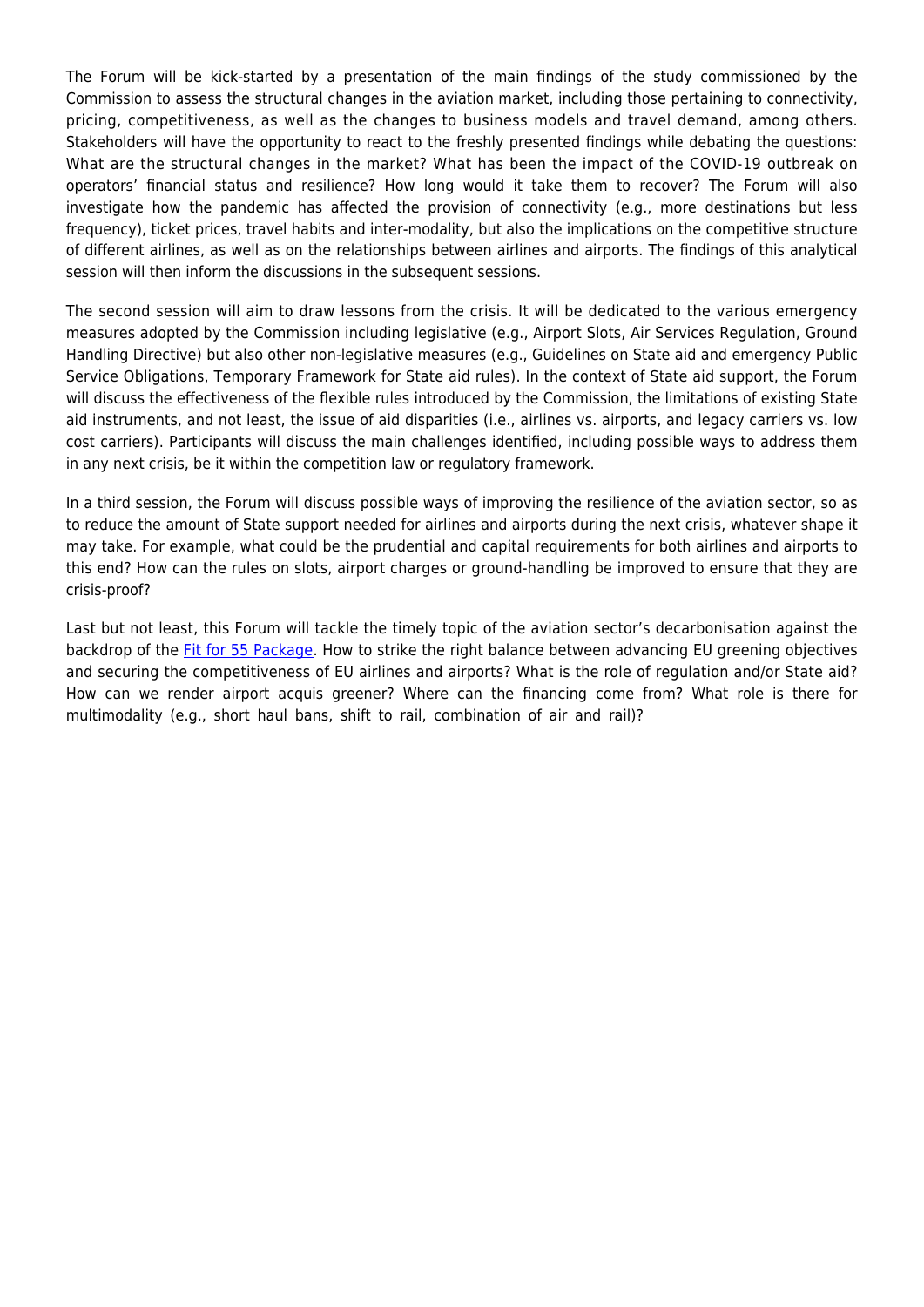#### **Programme**

#### **13 May**

08:45 - 09:00 Welcome Coffee

09:00 - 09:30 *Setting the scene*

**Juan Montero** | Florence School of Regulation, Transport Area, European University Institute

**Henrik Morch** | DG COMP, European Commission

**Filip Cornelis** | DG MOVE, European Commission

**Session A - What has been the impact of COVID-19? What is the new normal?** 

09:30 - 10:15 Presentation of the study (20 minutes)

#### **Clémence Routaboul** | Steer

Stakeholder reactions and open discussion (25 minutes)

10:15 - 10:30 Coffee break

#### **Session B - Lessons learnt from the COVID-19 crisis response: What went well and what needs improvement?**

10:30 - 11:45 **Camilo Perez** | Aéroports de Paris (ADP) and ACI Europe Economics Committee

**Barbara Kovacs** | Wizzair

**Ernst-Jan Heuten** | Authority for Consumers & Markets

Q&A and open discussion

11:45 - 12:00 Coffee break

**Session C - Towards a more resilient air sector: updating the regulatory framework for the new normal and improving the resilience of the sector** 

12:00 - 13:15 **Andrea Waechtershaeuser** | IATA

**Fabio Soleri** | Aeroporti di Roma

**Chris Gadsden** | Easyjet

**Bastiaan De Bruijne** | ACI Europe

Q&A and open discussion

13:15 - 14:15 Lunch break

**Session D - Towards a more sustainable and greener air sector: impact on the competitiveness of EU airports and airlines and international competition consideration** 

14:15 - 15:30 **Anna Sotaniemi** | Finnair